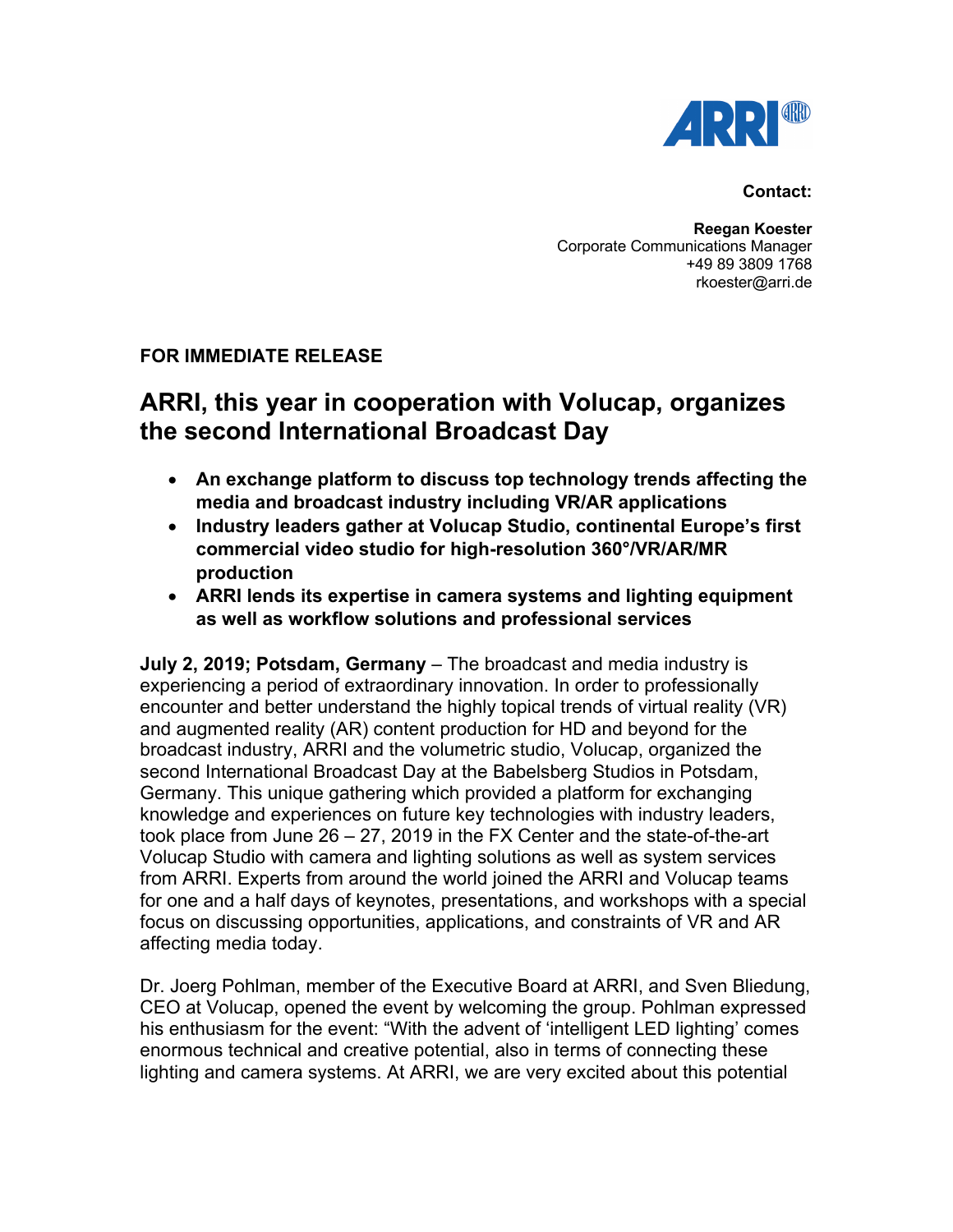

and welcome the opportunity to use the Broadcast Day as a platform to exchange ideas with other international professionals and to discuss future applications for the broadcast industry." Bliedung, as well, identified the importance of the event: "The broadcast market is currently undergoing an extremely exciting change. New digital tools that engage tomorrow's audiences are the key to keeping future viewership. The International Broadcast Day unites the most important pioneers and presents a broad outlook on the new technological possibilities. We are surprised at the interest in volumetric captures and think that this event will open many important doors for the use of volucaps (volumetric recordings of actors) in broadcast media."

The morning session of the event comprised of presentations by top keynote speakers, all of whom are high-profile experts in their fields: Lorenzo Zanni, Head of Insight & Analysis of IABM, Muki Kulhan, Executive Digital Producer & Creative Tech Analyst and member of the IBC Content Steering Group and Assessor of Innovate/Immerse UK, Richard Mills, Technical Director Sky VR Studios UK, Hassan Kiyany, member of the VR/AR Association Middle East, and Frank Govaere, VFX Supervisor UFA Technology & UFA LAB. Lorenzo Zanni from the IABM opened this segment of the event, informing the group: "Media companies are transforming into a media factories—with a focus on optimized workflows, data, automation, and cloud services. AI is also becoming more important, also acting as a driver for increased cloud adoption. VR brings with it many opportunities, even though consumer adoption has been slow. According to our research, some of the challenges to be addressed include storytelling, deployment costs, and the business models supporting the technology."

The afternoon was spent in detailed, rotating workshops lead by four expert workshop facilitators: Bruce Devlin, Vice President Standards SMPTE, Peter Neumann, Product Manager and Senior Software Engineer at nablet, Thorsten Mika, General Manager and Founder of TrackMen, and Hermann Popp, Project Manager for Advances Development at ARRI. Paul Flemming, Head of Project Team, Stefan Soellner, System Solution Officer, and Dennis Jackstin, all from the ARRI System Group, led a discussion on lighting for HD and beyond. ARRI's Markus Duerr, Product Manager Camera Systems at ARRI, and Andy Hayford, Business Development Manager at ARRI, updated their groups on various trends in camera technologies while Hermann Popp held a discourse titled "MXF Live over IP—safe, fast, and transparent from set to post." Finally, Sven Bliedung and Thorsten Schimmer, Project and Event Manager at Volucap, gave a workshop on VR, AR, MR, and 360° workflows in practice, citing the volumetric capturing capabilities of the Volucap studio.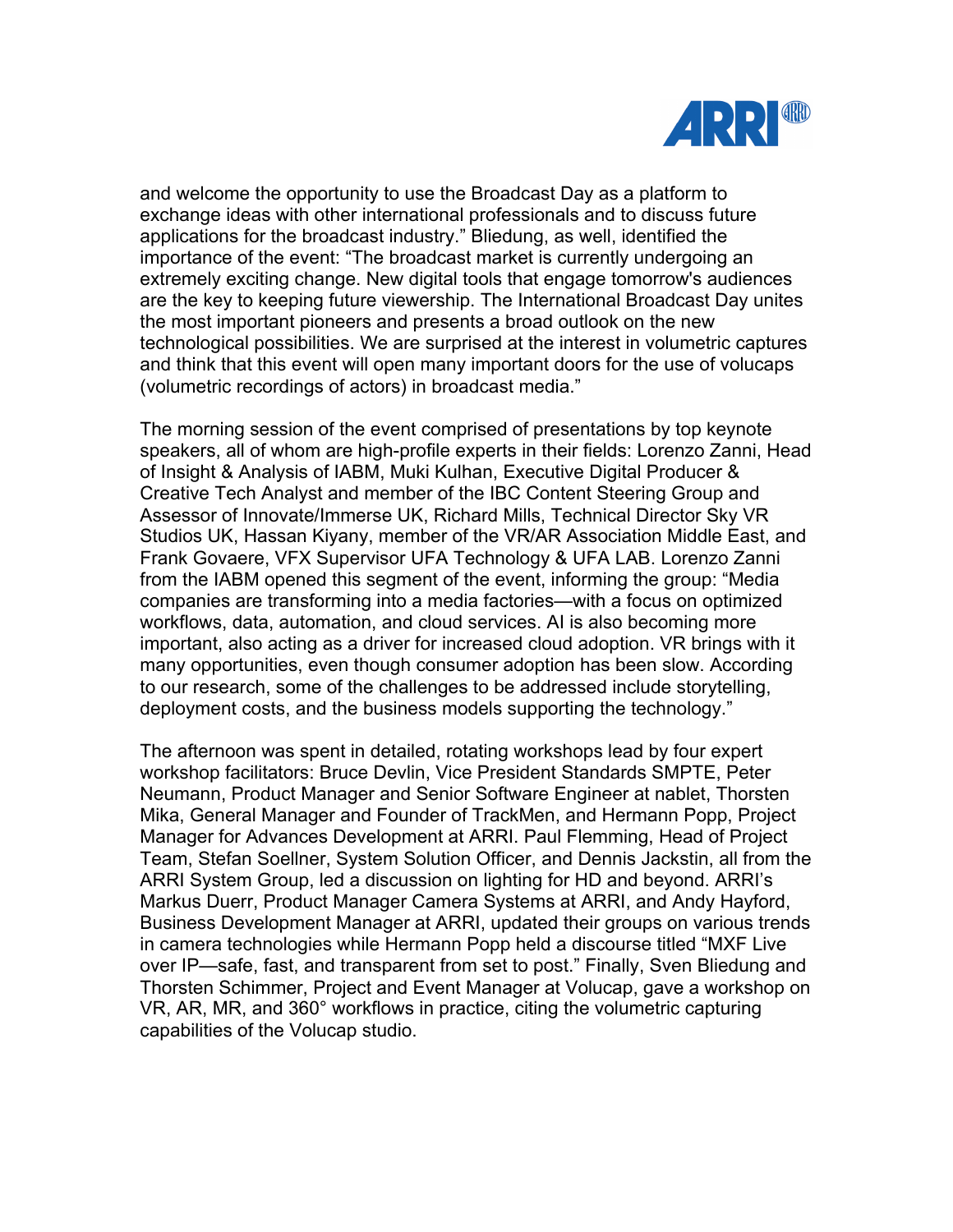

ARRI's expertise in HD and 4K/HDR camera systems, lighting, postproduction, and rental guarantees a deep understanding of the broadcast and media production environment in its entirety. The cross-disciplinary capabilities ARRI offers sets the company apart from its competition. The ARRI System Group provides turnkey lighting solutions for tomorrow's production infrastructures. ARRI's LED lighting products feature high light output, great color rendition and tunability. They facilitate efficient studio operation and have a long-life span offering broadcasters the opportunity to save energy without sacrificing lighting quality. The ARRI Multicam System, utilizing the AMIRA and ALEXA Mini cameras, links a variety of components together giving program makers greater flexibility and tailor-made solutions to meet their very individual needs.

The Volucap Studio proved to be the perfect, state-of-the-art location for the event. ARRI is a shareholder in the Volucap Studio which is the first highresolution, volumetric production facility dedicated to film and TV applications of its kind internationally. Recently opened in 2018, the Volucap Studio, located in the Babelsberg Studios in Potsdam, Germany, represents the next generation of 360° VR/AR production facilities supporting the trend for enhanced interactive and authentic content experience. Using Volucap's unique 360° dynamic stage lighting system, people and objects can be scanned three-dimensionally, creating hologram-like representations that can be processed like computer-generated models. Immersive and interactive video with 360°/VR/AR functionality is a form of content that goes far beyond of today's companies live and streamed 2D productions.

For more information about ARRI's services and solutions for the broadcast and media industry, please visit: www.arri.com/broadcast

Pictures: ARRI/Thomas Kierok

Caption 1: Dr. Joerg Pohlman, member of the Executive Board at ARRI, welcomes the audience to the International Broadcast Day 2019; an event organized by ARRI and Volucap

Caption 2: Keynote speakers at the International Broadcast Day 2019. From left: Sven Bliedung, Hassan Kiyany, Richard Mills, Muki Kulhan, Joerg Pohl (Director of the System Group at ARRI), and Lorenzo Zanni (not pictured: Frank Govaere)

Caption 3: Stefan Soellner on stage at the lighting workshop during the International Broadcast Day 2019